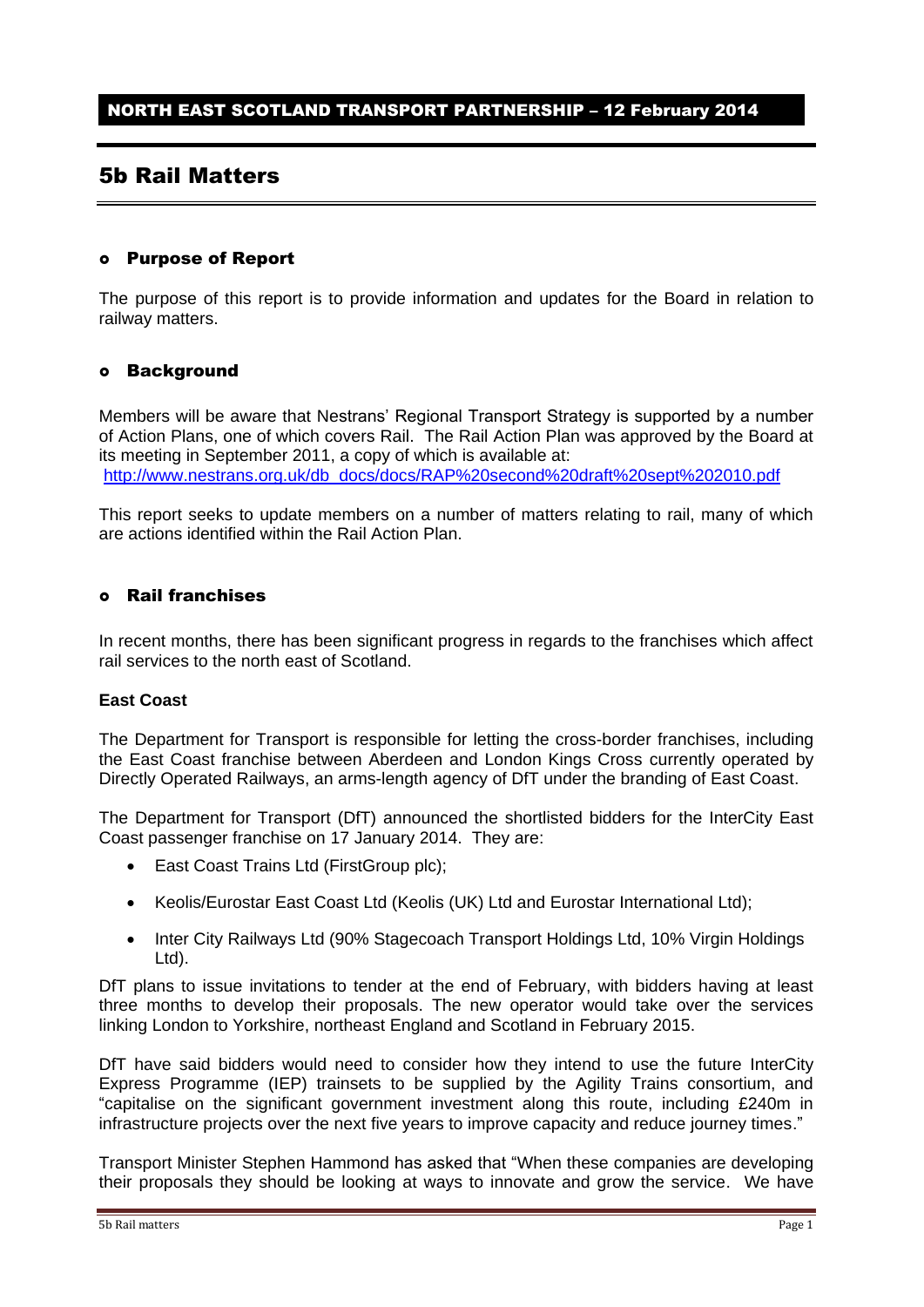embarked on one of the biggest programmes of rail investment ever, with over £35bn being spent to enhance and run our rail network over the next five years. But for our railways to continue to grow, we need strong private sector partners who can invest and innovate in ways that deliver a world class service."

## **Caledonian Sleeper**

The Final Invitation to Tender for the Caledonian Sleeper franchise was published on 28 October 2013 and three companies have been shortlisted to bid to operate the franchise – Arriva, First Group and Serco.

Transport Scotland have now received their response to the Final Invitation to Tender which was due on 12 December last year. These are being analysed and an announcement is expected soon with a ten-year franchise likely, to start on 15 April 2015.

## **ScotRail**

Transport Scotland announced its Invitation to Tender on 19 November 2013. Five companies have been shortlisted:

- Abellio:
- Arriva,
- First Group,
- MTR and
- National Express.

The ITT seeks to ensure Value for Money, but places an increased weighting on Quality, with bids invited to demonstrate increasing patronage, particularly by improved efficiency through encouraging off-peak travel, improved Passenger Satisfaction, improving journey times and enhanced performance metrics. Performance will be measured to ensure no more than 1.6% cancellation rates and a minimum benchmark of 92.5% target trains arriving within accepted limits. These factors will all be subject to sanctions in the event of non-compliance.

Bidders are also asked to bring forward proposals regarding fares(although regulated fares will be capped at Retail Price Index for the peak and RPI -1% for off-peak), to develop smart and integrated ticketing, to promote integration, to promote cycling particularly to/from stations and for station enhancements.

Nestrans have had a number of discussions with shortlisted companies in advance of submitting their bids, which are required by 17 April 2014 with an Award of Contract expected at the end of October and the new franchise coming into operation on 15 April 2015.

## Aberdeen-Central Belt and Aberdeen-Inverness studies

The Strategic Transport projects Review highlighted the importance of intercity journey times and committed to reducing train journey times between Aberdeen and Edinburgh/Glasgow and between Aberdeen and Inverness.

The first of these has been the subject of a study by Network Rail, who were commissioned to undertake infrastructure studies to ascertain what would be required to cut 20 minutes from the Aberdeen-Central Belt journey times.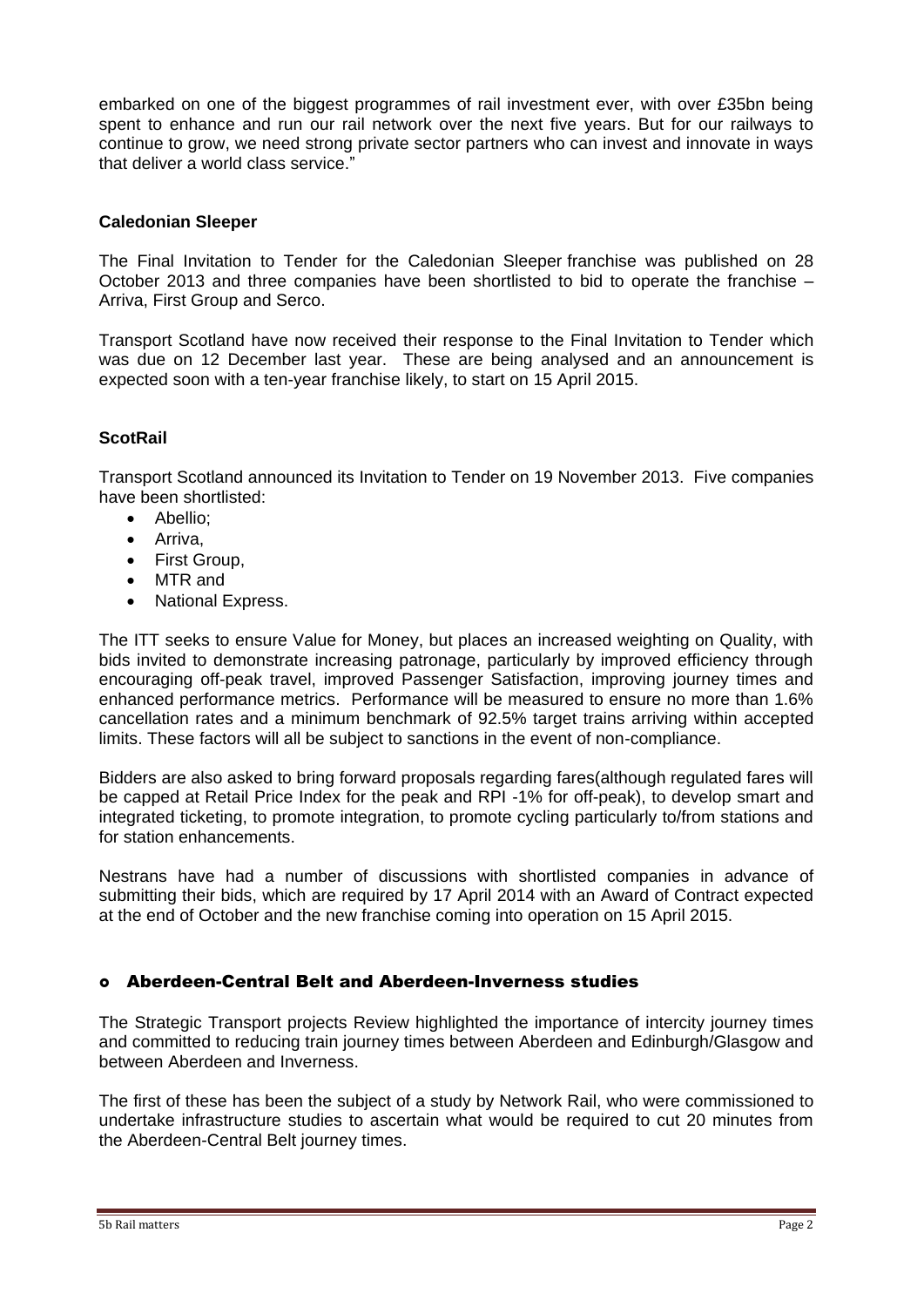Secondly, as members may be aware, a project to enable higher frequencies between Elgin-Inverness and Inverurie-Aberdeen including additional stations at Dalcross (Inverness Airport) and Kintore, with future phases to enable an hourly frequency and end-to-end journey time of less than two hours has been a long-standing commitment.

Network Rail have been undertaking a GRIP 3 assessment of this proposal and were scheduled to report to Transport Scotland during 2013. It is understood that that study has now been submitted to Transport Scotland and that an Executive Summary is being prepared, which will be made available in the public domain this spring.

## Dyce railway station

The proposed new overbridge incorporating lifts and being fully Disability Discrimination Act compliant is currently under construction at Dyce and scheduled to be operational before the end of March.

The bus turning circle proposal to provide improved bus and cycle access to the west side of Dyce station was considered at Aberdeen City Council's ESP&I Committee on 21 January and agreed to accept tenders for construction of the access road and turning circle.

As considered under item 6b of this agenda, Nestrans are suggesting an amendment to the Aberdeen City Local Development Plan to enable a rezoning of land close to Dyce station to be considered for a car park extension. Although the land is currently designated as open space, it is not thought to contain any significant landscape or biodiversity. A redesignation would offer the opportunity to increase parking for Dyce station, to the benefit of residents as cars currently park on-street in the local area and could improve access to the Pitmedden playing fields and Formartine & Buchan Way, which are adjacent to the site.

## East Coast Mainline Authorities

Previous reports have made mention of the establishment of an East Coast Mainline Authorities (ECMA) grouping, consisting of local authorities and Regional Transport partnerships along the route of the London Kings Cross-Aberdeen railway. The group hopes to highlight the economic importance of the line and the need for investment to ensure that the economies of the relevant regions continue to prosper.

The ECMA agreed to hold a number of meetings with stakeholders and interested parties to gauge the level of support for investment and the importance of the route for regional economies. Nestrans facilitated a meeting in Aberdeen on 17 January, which was well attended and provided significant input to the ECMA's case.

A note of the meeting is attached as Appendix A to this report.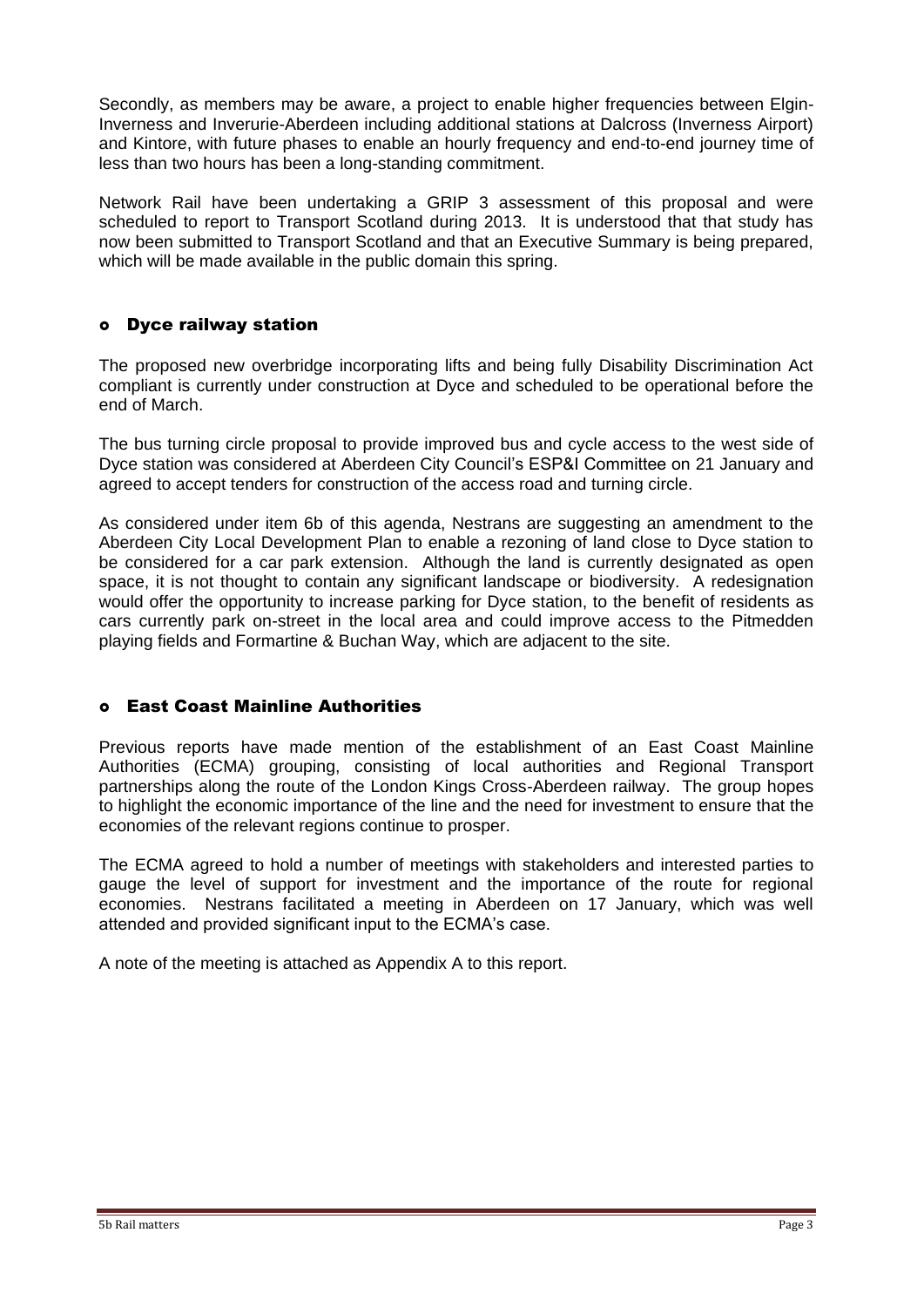## o Overcrowding

As reported to the last meeting of Board, it was agreed to commission consultants to undertake a survey of crowding levels on peak time trains in the north east.

Aecom were appointed and undertook surveys in November 2013. An Executive Summary highlighting the key findings is attached as Appendix B to this report and the full report containing detailed results will be made available on the Nestrans' website. Members will note that the survey indicates that overcrowding in peak time trains is significant and appears to have worsened since the 2011 survey.

## Recommendation

It is recommended that the Board note the contents of this report.

RD/ 4 February 2014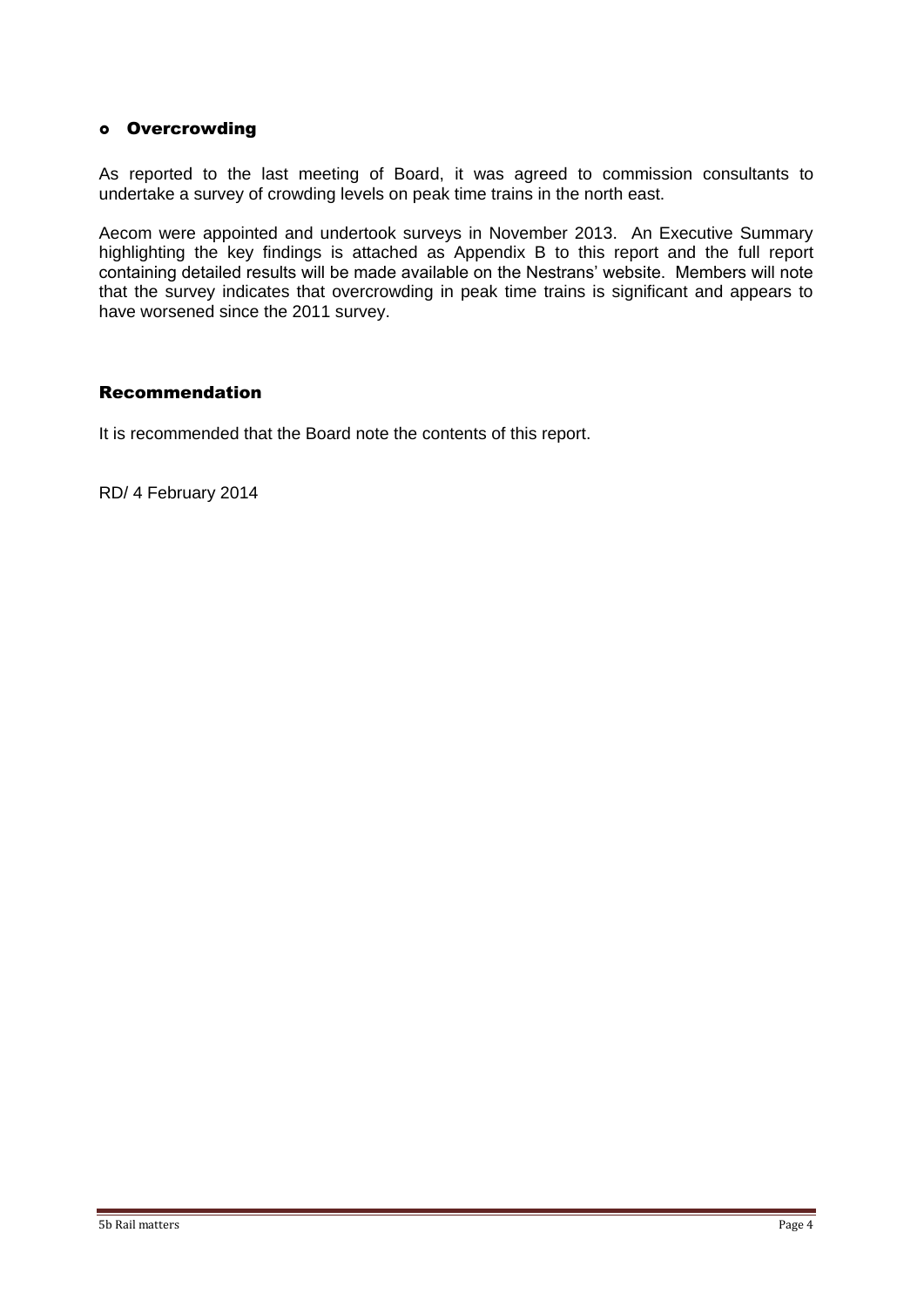## Appendix A

Note of Meeting: East Coast Mainline Authorities Strategic Business Case Stakeholder Meeting

Town House, Aberdeen

Friday 17 January 2014

#### **Present:**

| <b>Cllr Ramsay Milne - Nestrans</b> | Aberdeen City Council                   |
|-------------------------------------|-----------------------------------------|
| lan Armstrong                       | <b>SCDI</b>                             |
| <b>Richard Baker</b>                | <b>MSP</b>                              |
| <b>Malcom Bruce</b>                 | <b>MP</b>                               |
| Derick Murray                       | <b>Nestrans</b>                         |
| <b>Frank Doran</b>                  | <b>MP</b>                               |
| <b>Gareth Williams</b>              | <b>SCDI</b>                             |
| James Bream                         | Aberdeen & Grampian Chamber of Commerce |
| Lewis Macdonald                     | <b>MSP</b>                              |
| <b>Alison McInnes</b>               | <b>MSP</b>                              |
| Rab Dickson                         | <b>Nestrans</b>                         |
| Cllr Angela Taylor - Nestrans       | Aberdeen City Council                   |
| Dennis Robertson                    | <b>MSP</b>                              |
| <b>Robert Smith</b>                 | MP                                      |
| <b>Tony Jarvis</b>                  | Highland & Islands Enterprise           |
| Cllr Graham Philips - Hitrans       | Moray Council                           |
| Lesley Miller                       | Angus Council                           |
| Frank Roach                         | <b>Hitrans</b>                          |
| <b>Wilson Metcalfe</b>              | <b>Hitrans Board</b>                    |
| <b>Niall Gardiner</b>               | Tactran                                 |
| <b>Cllr Graeme Clark - Nestrans</b> | Aberdeenshire Council                   |
| Peter Lloyd                         | <b>Transport Scotland</b>               |
| Rita Stephen                        | Aberdeen City Council                   |
| Alan Beswick                        | jmp                                     |
| <b>Tim Steiner</b>                  | jmp                                     |
| Plus<br>four                        |                                         |
| others                              |                                         |

#### **Comments**

The number and calibre of attendees at the event was considered by attendees to be indicative of the importance of the ECML to north/NE Scotland and Tayside.

Attendees noted the current and anticipated future economic growth in the area (especially the Aberdeen city region) which will require improved transport links (both for travellers and also to improve perceptions of connectivity, which will help improve the attractiveness of the region as a place to live or invest).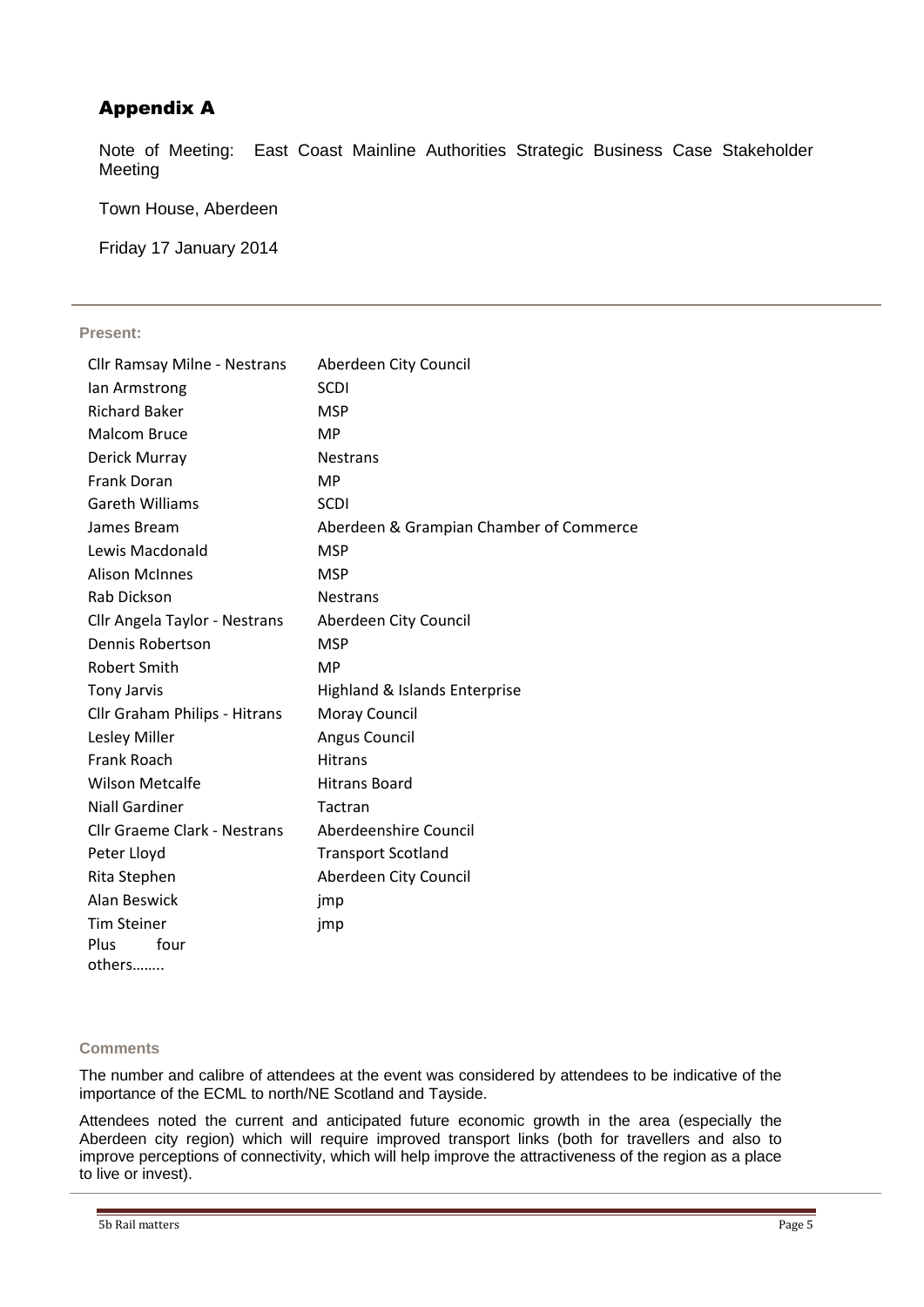The ECML is important to Scotland north of the central belt for links to the central belt and for journeys to locations where air connections are not available, notably NE England and Yorkshire as well as the key link to London. Direct services through Edinburgh are considered to be important for these connections, especially as many travellers may have connections onto ECML services.

Many comments were made about restricted capacity on the east coast line in Scotland, especially at Usan, near Montrose. This was considered to have a large impact on the number of trains operating, which particularly limits paths for freight services.

Total seating capacity between Aberdeen/Inverness and Edinburgh was also recognised to be limited, and is considered to be a significant constraint to demand for rail travel to/from the region. There is a significant lack of seats on some services on the route (albeit particularly on ScotRail services).

Service quality improvements were the other main demand, alongside capacity. This includes both on-train and at-station facilities. Many people show a preference for using East Coast services over ScotRail ones for journeys within Scotland, due to comfort and capacity. Journey time improvements are desired, but to be considered along with through journey opportunities and connectivity issues. Fares were not mentioned as an issue by any attendee.

Key sectors reliant on transport in the region were considered to be energy, higher education, food & drink (especially for freight movements) and tourism, including visiting friends and relatives.

As well as business to business connections, important matters demanding rail access were considered to be the pool of labour (especially for the offshore industry's links from NE England), access to NE Scotland for friends/relatives (of people that have relocated or are considering relocation to the region) and for tourists. Direct connections through Edinburgh were felt to be particularly important to encouraging tourists arriving from England to travel north of the central belt.

Other important destinations to the region include fabrication facilities along the East Coast (e.g. Burntisland) and, for freight, East Coast ports. Demand for movement by rail of containers may increase as larger ports, catering for larger ships, open on the East Coast.

Rail journey times to London are uncompetitive with flying. Journey times to the central belt are also no faster than driving; improving them could significantly alter the balance in favour of train. Slow speeds through Fife were perceived to be a key constraint here. Some people rely on rail links to England as a backup option if flights are disrupted.

Attendees noted the suppressed demand for rail travel in NE Scotland, as witnessed by the significant growth witnessed by recent improvements (including Portlethen, Broughty Ferry, Dyce, Inverurie).

There was a desire to ensure the north-of-Edinburgh service is an integral part of the ECML franchise (issues where Scottish services were excluded from ticket promotion offers were noted).

Connections from Moray stations to services to/from the south can be poor in both Aberdeen and Inverness.

Attendees wished to ensure that any East Coast service improvements would not jeopardise Aberdeen Crossrail proposals.

The ECML may be able to respond to opportunities from HS2 – by reducing focus on services to London and so improving service levels to other locations.

**Distribution**

**Name/ Signed** Tim Steiner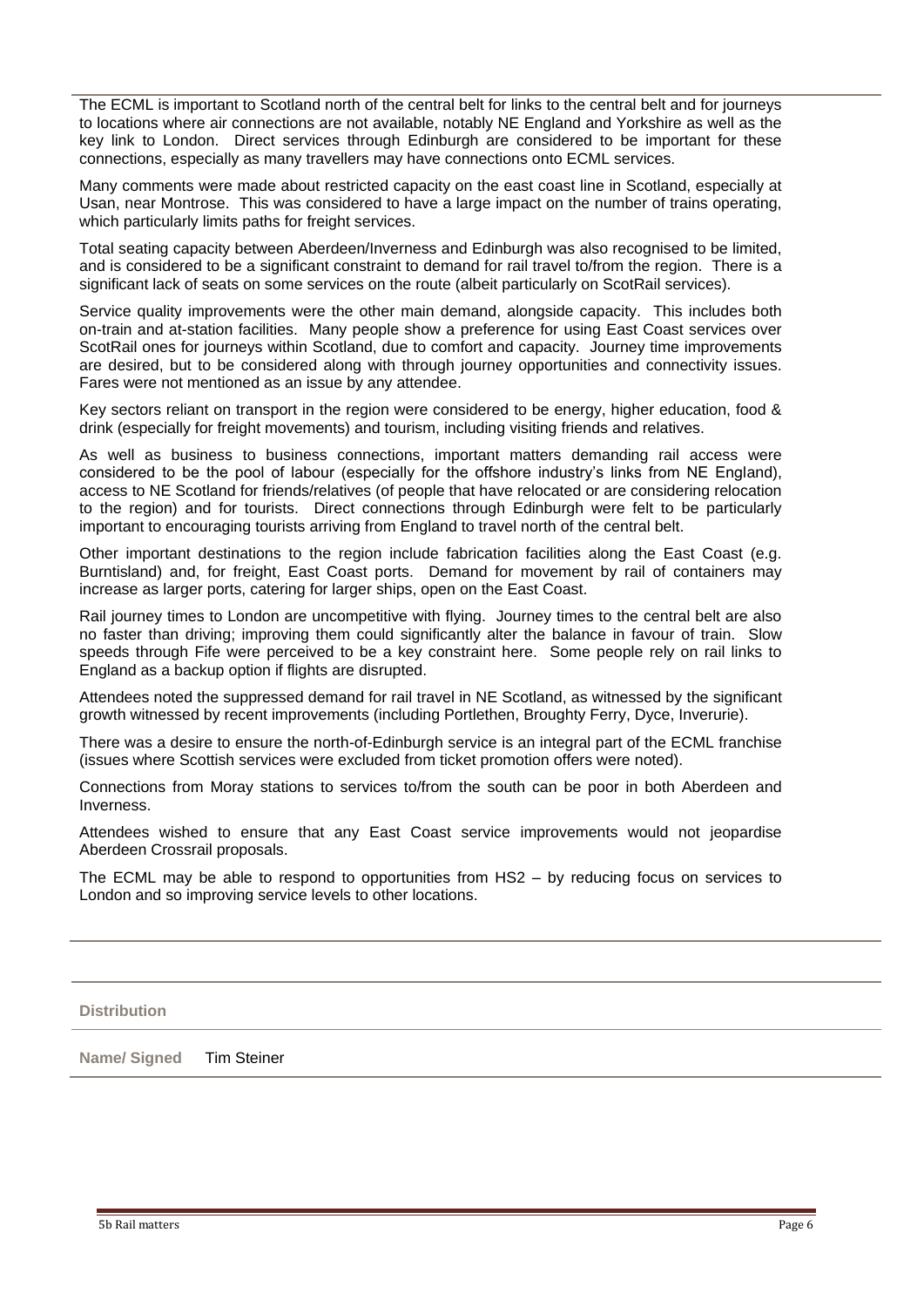# **Nestrans Rail Occupancy Survey November 2013: Executive Summary**

## **Introduction**

In November 2013, Nestrans commissioned AECOM to gather data to assess occupancy levels on peak period rail services in North East Scotland between Stonehaven and Inverurie. Improved rail links and connections are a key element of Nestrans' external and internal connection strategies in their RTS, and this work follows similar survey work undertaken in June and October 2011.

## **Methodology**

The surveys assessed the level of overcrowding on the following routes/journeys:

## **AM Peak Services**

|             | Northbound   |      |      |      |      |  |  |
|-------------|--------------|------|------|------|------|--|--|
| Stonehaven- | 0724         | 0736 | 0749 | 0822 |      |  |  |
| Portlethen- | 0734         |      | 0800 | 0830 |      |  |  |
| Aberdeen    | 0747         | 0757 | 0814 | 0846 |      |  |  |
| Aberdeen-   | 074807570811 |      | 0821 | 0851 |      |  |  |
| Dyce-       |              |      | 0830 | 0900 |      |  |  |
| Inverurie   |              |      | 0842 |      |      |  |  |
|             | Southbound   |      |      |      |      |  |  |
| Inverurie-  | 0713         | 0743 | 0817 |      | 0908 |  |  |
| Dyce-       | 0726         | 0757 | 0830 | 0908 | 0920 |  |  |
| Aberdeen    | 0737         | 0809 | 0843 | 0919 | 0932 |  |  |
| Aberdeen-   |              |      |      |      |      |  |  |
| Portlethen- |              |      |      |      |      |  |  |
| Stonehaven  |              |      |      |      |      |  |  |

#### **PM Peak Services**

|             | Northbound |      |      |                |            |      |  |  |
|-------------|------------|------|------|----------------|------------|------|--|--|
| Stonehaven- |            |      |      |                |            |      |  |  |
| Portlethen- |            |      |      |                |            |      |  |  |
| Aberdeen    |            |      |      |                |            |      |  |  |
| Aberdeen-   | 1644       | 1721 | 1754 | 1820           |            |      |  |  |
| Dyce-       | 1652       | 1731 | 1803 | 1829           |            |      |  |  |
| Inverurie   |            | 1747 | 1818 | 1841           |            |      |  |  |
|             | Southbound |      |      |                |            |      |  |  |
| Inverurie-  | (1616)*    | 1638 |      |                | 1718       | 1750 |  |  |
| Dyce-       | 1630       | 1654 | 1705 |                | 1732       | 1803 |  |  |
| Aberdeen    | 1641       | 1705 | 1716 |                | 1743       | 1815 |  |  |
| Aberdeen-   | 1637       |      | 1718 | 1736           | $(1818)^*$ | 1830 |  |  |
| Portlethen- | 1647       |      | 1729 | $\blacksquare$ |            | 1840 |  |  |
| Stonehaven  | 1655       |      | 1737 | 1752           | 1835       | 1849 |  |  |

\*Survey unable to be fully completed